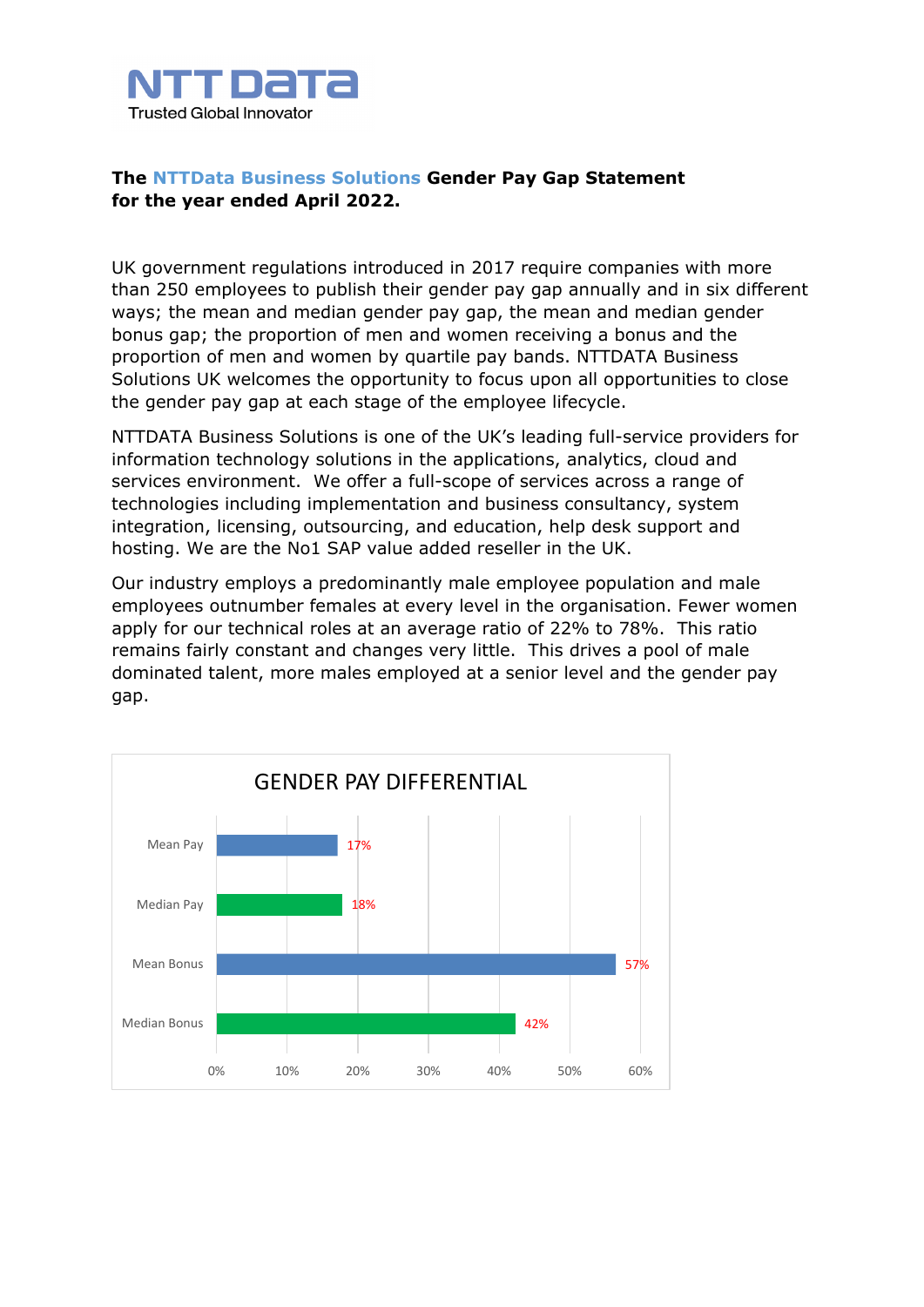

An analysis of our mean gender pay gap of 17% (down from 19% in 2021) shows that the gap exists because women hold fewer senior positions within the company than men. In the upper pay quartile there are 12.4% to 87.6% respectively, a further improvement on 2021 where the results were 8.3% to 91.7% women to men respectively. Our mean bonus gender pay gap of 57% is up from 2021 and accounted for by the payment of sales commission to a sales team that is predominantly male and our success in going beyond revenue targets. We are making progress. 100% of employees, once through training, earn either a bonus or commission. The majority of our bonuses will be paid at over 100% for the year ended March 2021.



We are committed to encouraging women to apply for all roles within NTTDATA Business Solutions UK, especially at senior levels. We have a variety of approaches for both women and men around flexible working, including working from home contracts, agreement to a 4-day working week, Free Fridays and a scheme to purchase additional holiday. We supported our people throughout the COVID-19 pandemic without use of the furlough scheme, many of whom "work where it works" and remain predominantly working from home.

We continue to support and mentor women through leadership development training and the promotion process and to ensure, wherever possible that more women are promoted into senior positions within the business. Our principle of appointment and promotion on merit remains in place whilst we offer support to our females to narrow the gender pay gap.